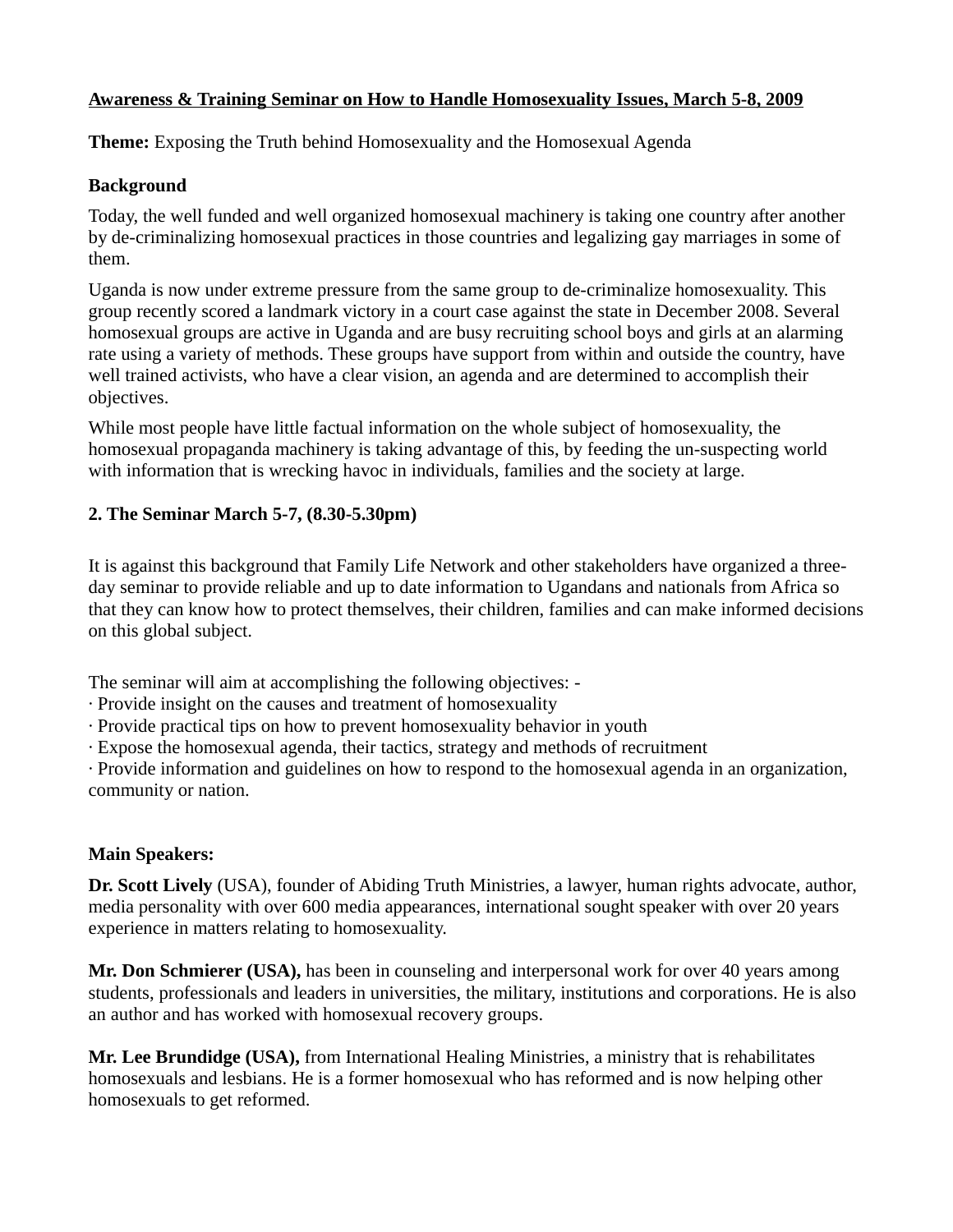Resource Materials: Will be available on sale.

Participants: This seminar is for parents, guardians, teachers, government officials, policy makers/members of parliament, religious leaders, counselors, activists who need in-depth knowledge on the subject of homosexuality.

Venue: Hotel Triangle , Buganda Road, Kampala . Tel. 256-414-231748; Website: [www.hoteltriangle.co.ug](http://www.hoteltriangle.co.ug/)

Seminar Fees: UShs. 75,000 for the 3days or 25,000/= per day, including morning and afternoon refreshments. Participants should make their own lunch arrangements. (There are several restaurants in the neighborhood.)

Invitation Letters: Participants who need special invitation letters can request for them.

First time in Africa: This is the first such seminar on homosexuality, in Africa

#### **Booking: Deadline for bookings is February 28, 2009**

3. Other meetings (Free Entrance, Resources will be on sale)

Thursday March 5, 2009, 5.30pm-7.30pm Don Schmierer Testimony by Lee Brundidge Kampala Pentecostal Church (KPC) All categories of people invited

Friday March 6, 2009, 5.30pm-7.30pm Dr. Scott Lively Testimony by Lee Brundidge Kampala Pentecostal Church (KPC) All categories of people invited

Saturday March 7, 2009, 7.30-10.00 Dr. Scott Lively & Lee Brundidge Prime Time, Makerere University Swimming Pool University students invited

Sunday March 8, 2009, 2.00pm-5.30pm Dr. Scott Lively & Lee Brundidge Greenhill Academy Kampala , near Mukwano Industries. School students & pupils invited

For more information contact : Family Life Network, Gaba Road, Kansanga, Opposite KI University, P.O Box 28614, Kampala, Telephone: 0772-464226, 0753-492156, 0712-395612, 0414-268981, Email: [fln@infocom.co.ug](mailto:fln@infocom.co.ug)